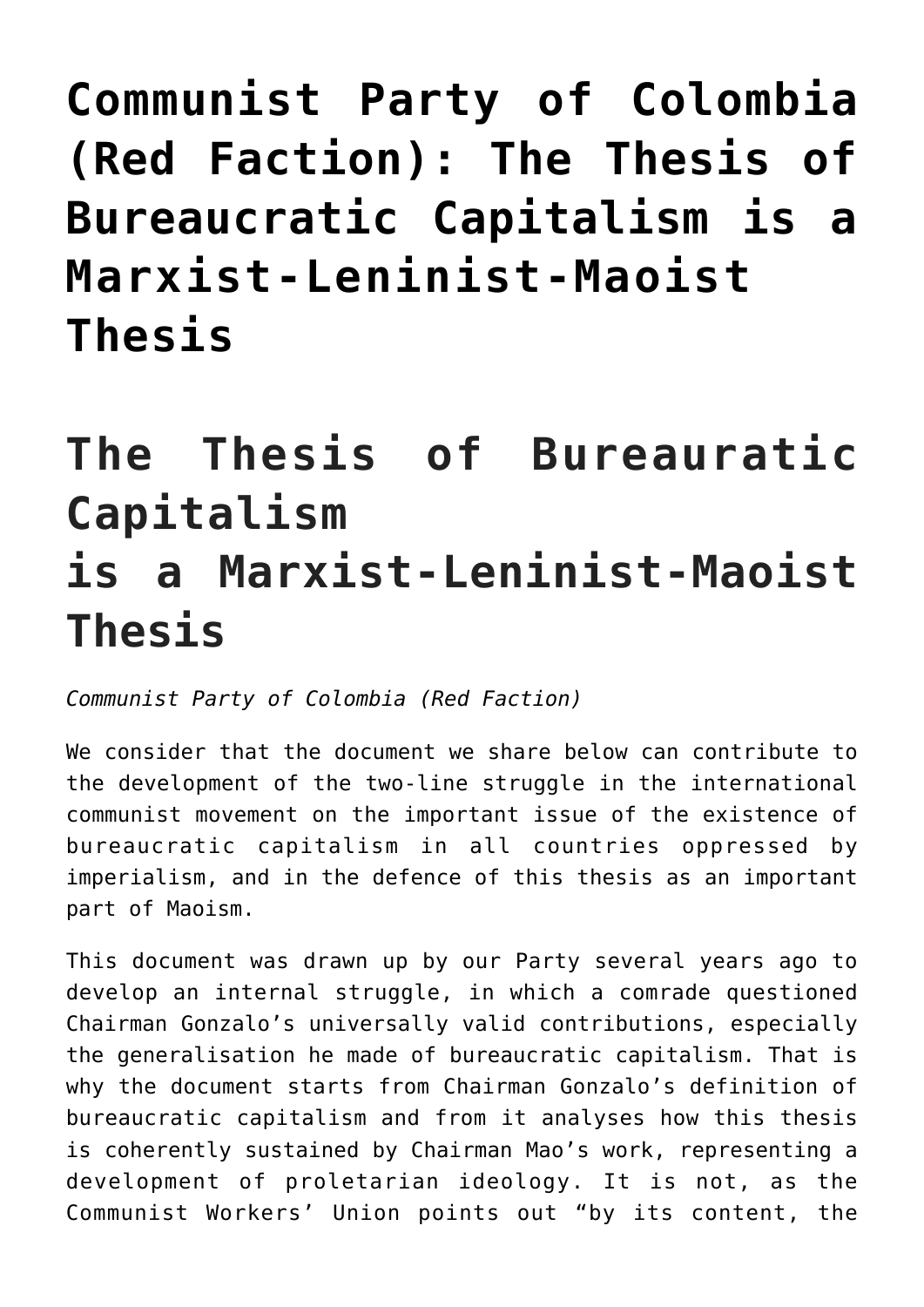present theory of 'bureaucratic capitalism' is an old theory, contrary to Marxist political economy", but on the contrary, this thesis is a great development of Chairman Mao on Marxist political economy. Moreover, its synthesis and generalisation constitutes one of the universally valid contributions by Chairman Gonzalo to proletarian ideology.

## **The Thesis of Bureaucratic Capitalism**

Chairman Gonzalo made a synthesis of the characteristics of bureaucratic capitalism that Chairman Mao described, in this way:

"*Regarding bureaucratic capitalism, Chairman Gonzalo put forward for us that understanding it is key, substantial to understand Peruvian society. Taking Chairman Mao's theses, he teaches us that it has five characteristics: 1) that bureaucratic capitalism is the capitalism that imperialism develops in the backward countries, comprising capital from the big landlords, the big bankers and the magnates of the big bourgeoisie; 2) it exercises exploitation over the proletariat, the peasantry and the petty bourgeoisie and restricts the middle bourgeoisie; 3) it goes through a process by which bureaucratic capitalism combines with state power and becomes state monopoly capitalism, comprador and feudal, from which it follows that at the first moment it unfolds as nonstate monopolist big capital, and at a second, when it is combined with state power, it unfolds as state monopoly capitalism; 4) it ripens the conditions for the democratic revolution when it reaches the peak of its development; and, 5) confiscating bureaucratic capitalism is key to reach the peak of the democratic revolution and decisive for the passinginto the socialist revolution." (Democratic Revolution, 1988)*

We can see in each of the characteristics how Chairman Gonzalo bases himself on Chairman Mao, let's look at them one by one: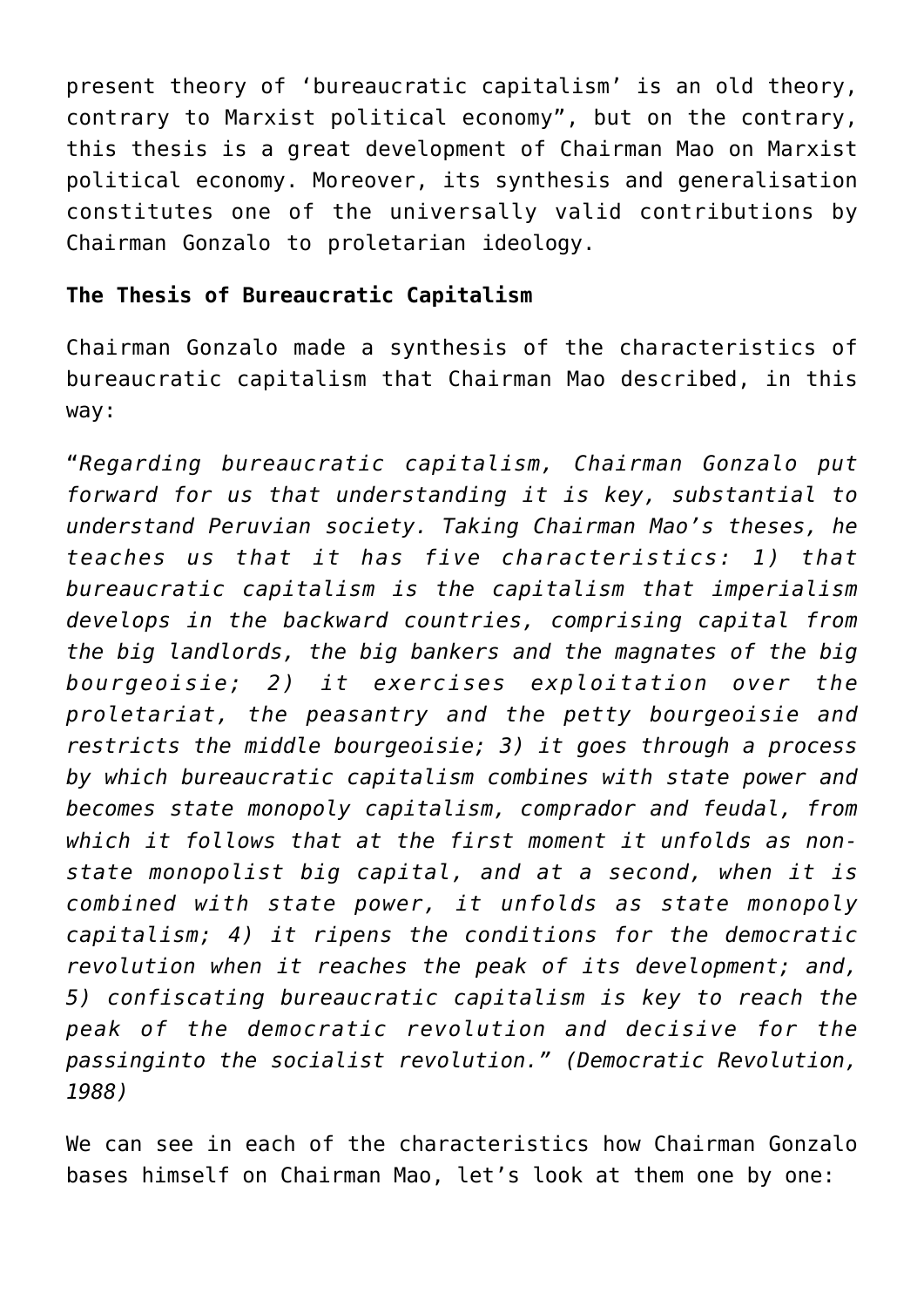"*1) that bureaucratic capitalism is the capitalism that imperialism develops in the backward countries, comprising capital from the big landlords, the big bankers and the magnates of the big bourgeoisie;"*

"*To serve the needs of its aggression, imperialism created the comprador system and bureaucrat-capital in China. Imperialist aggression stimulated China's social economy, brought about changes in it and created the opposites of imperialism — the national industry and national bourgeoisie of China, and especially the Chinese proletariat working in enterprises run directly by the imperialists, those run by bureaucrat-capital and those run by the national bourgeoisie. To serve the needs of its aggression, imperialism ruined the Chinese peasants by exploiting them through the exchange of unequal values and thereby created great masses of poor peasants, numbering hundreds of millions and comprising 70 per cent of China's*

*rural population."[1](#page--1-0)* (Cast away illusions, prepare for struggle, 1949)

"… *They talk about developing China's economy, but in fact they build up their own bureaucrat-capital, i.e., the capital of the big landlords, bankers and compradors …"*(On Coalition Government, 1945)

"*This capital is popularly known in China as bureaucratcapital. This capitalist class, known as the bureaucratcapitalist class, is the big bourgeoisie of China."*(The Present Situation and Our Tasks, 1947).

"*2) it exercises exploitation over the proletariat, the peasantry and the petty bourgeoisie and restricts the middle bourgeoisie;"*

"… *This state-monopoly capitalism oppresses not only the workers and peasants but also the urban petty bourgeoisie, and it injures the middle bourgeoisie …*" (The Present Situation and Our Tasks, 1947)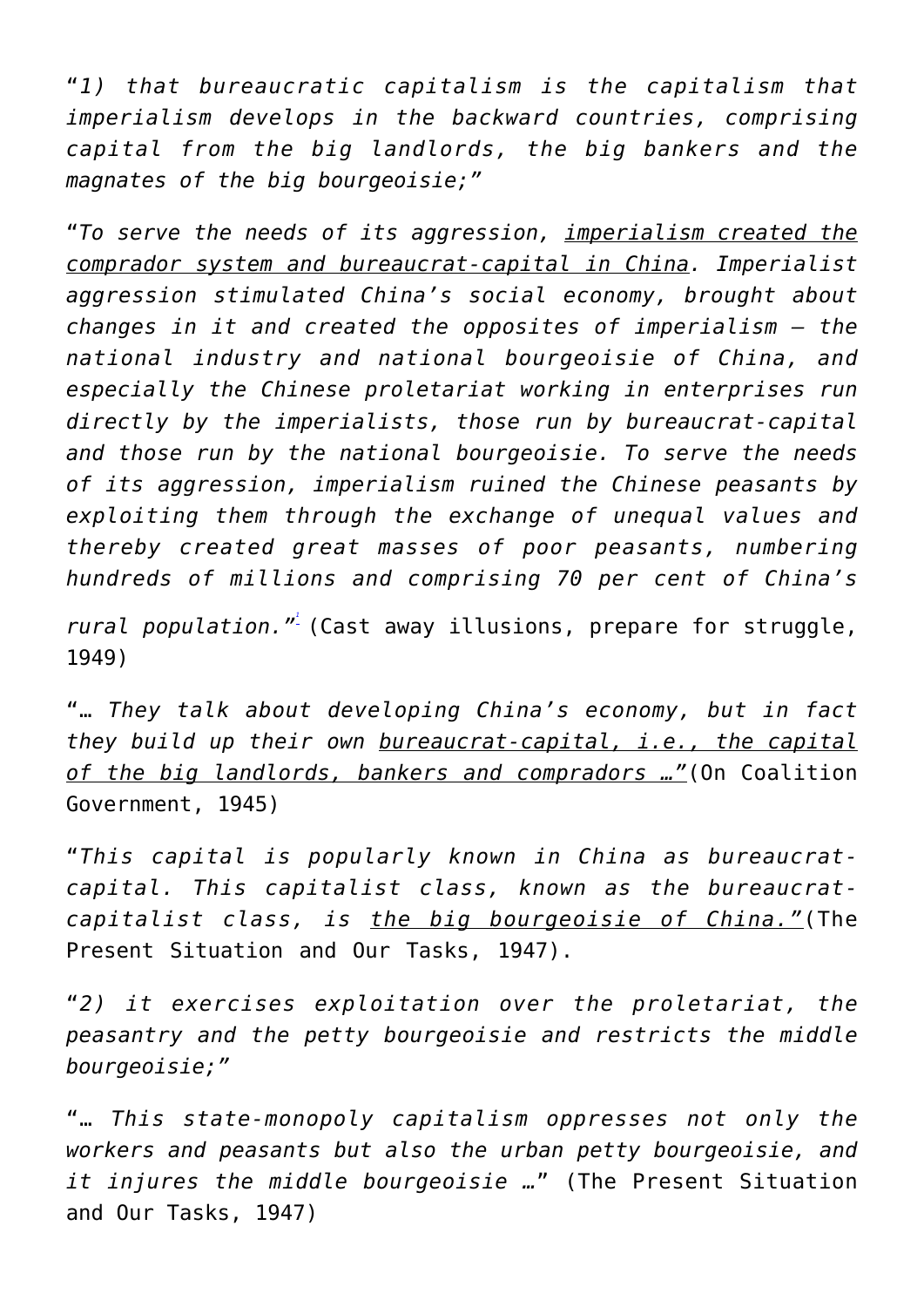"… *ruthlessly oppressing the peasants, the workers, the petty bourgeoisie and the non-monopoly bourgeoisie."* (On Coalition Government, 1945)

"*3) it goes through a process by which bureaucratic capitalism combines with state power and becomes state monopoly capitalism, comprador and feudal, from which it follows that at the first moment it unfolds as non-state monopolist big capital, and at a second, when it is combined with state power, it unfolds as state monopoly capitalism;"*

"*This monopoly capitalism, closely tied up with foreign imperialism, the domestic landlord class and the old-type rich peasants, has become comprador, feudal, state-monopoly capitalism."* (The Present Situation and Our Tasks, 1947)

"*4) it ripens the conditions for the democratic revolution when it reaches the peak of its development;"*

"*This state-monopoly capitalism reached the peak of its development during the War of Resistance and after the Japanese surrender; it has prepared ample material conditions for the new-democratic revolution. This capital is popularly known in China as bureaucrat-capital. This capitalist class, known as the bureaucrat-capitalist class, is the big bourgeoisie of China."* (The Present Situation and Our Tasks, 1947)

"*5) confiscating bureaucratic capitalism is key to reach the peak of the democratic revolution and decisive for the passing into the socialist revolution."*

"*3. China's modern industry, though the value of its output amounts to only about 10 per cent of the total value of output of the national economy, is extremely concentrated; the largest and most important part of the capital is concentrated in the hands of the imperialists and their lackeys, the Chinese bureaucrat-capitalists. The confiscation of this capital and its transfer to the people's republic led by the*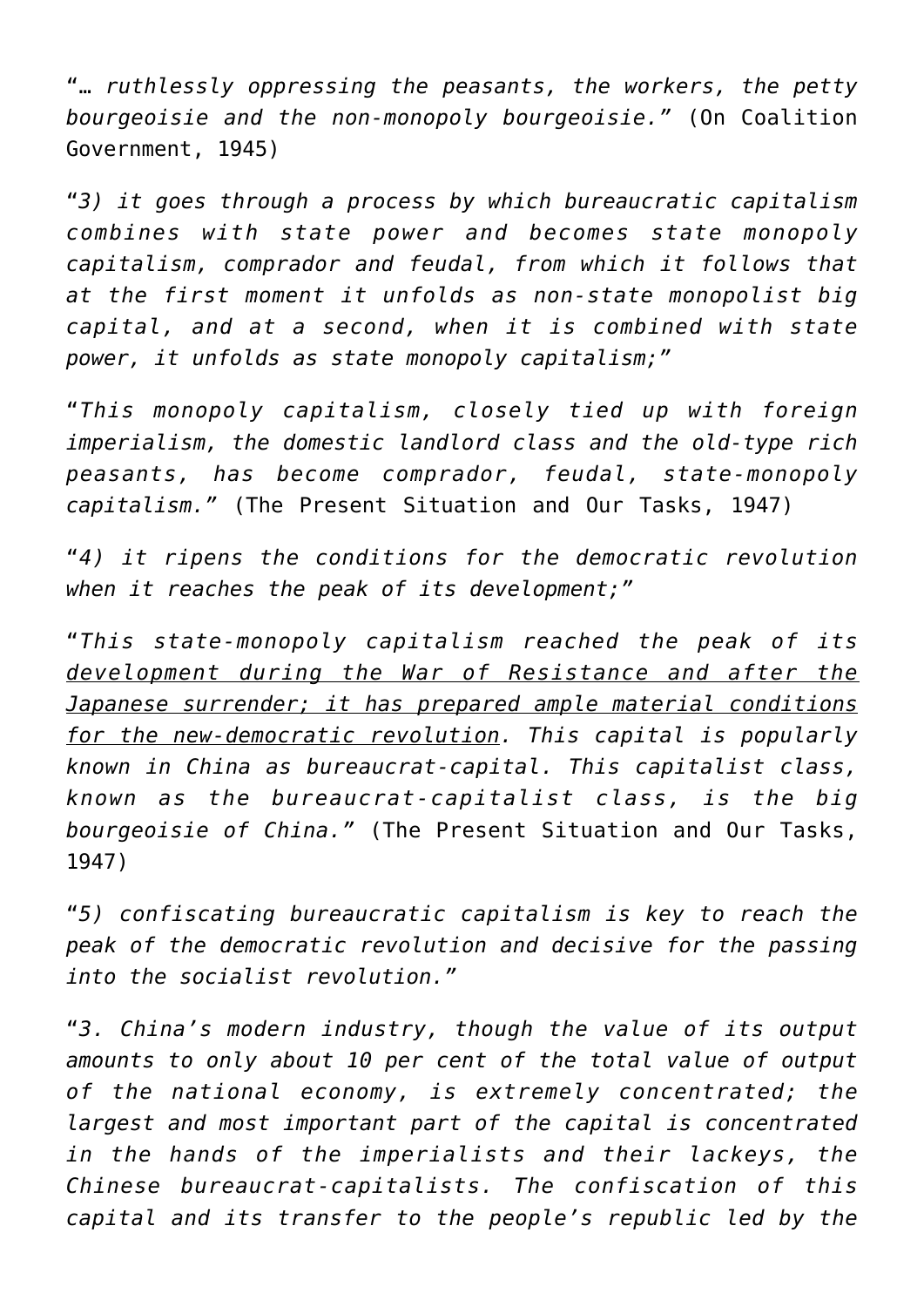*proletariat will enable the people's republic to control the economic lifelines of the country and will enable the stateowned economy to become the leading sector of the entire national economy. This sector of the economy is socialist, not capitalist, in character. Whoever overlooks or belittles this point will commit Right opportunist mistakes." (Report To Second Session Of Seventh Central Committee, 1949)*

Finally we could add that Chairman Mao points out that bureaucratic capitalism is a monopolist capitalism, which controls the principal levers of the economy:

"*During their twenty-year rule, the four big families, Chiang, Soong, Kung and Chen, have piled up enormous fortunes valued at ten to twenty thousand million U.S. dollars and monopolized the economic lifelines of the whole country. This monopoly capital, combined with state power, has become state-monopoly capitalism. This monopoly capitalism, closely tied up with foreign imperialism, the domestic landlord class and the oldtype rich peasants, has become comprador, feudal, statemonopoly capitalism…"*(The Present Situation and Our Tasks, 1947)

"… *the Chinese people will be fully emancipated, overthrowing once and for all both feudal oppression and oppression by bureaucrat-capital (Chinese monopoly capital)."*(Carry the Revolution Through to the End, 1948)

Chairman Mao puts forward the thesis of bureaucratic capitalism referring to Chinese society, but it is Chairman Gonzalo who generalises this concept to oppressed nations:

*"… Chairman Gonzalo is going to generalise that bureaucratic capitalism is not a process particular to China or Peru, but is due to the late conditions in which the imperialisms subjugate the oppressed nations of Asia, Africa and Latin America and when these have not yet destroyed the subsisting feudalism and even less developed capitalism."* (Democratic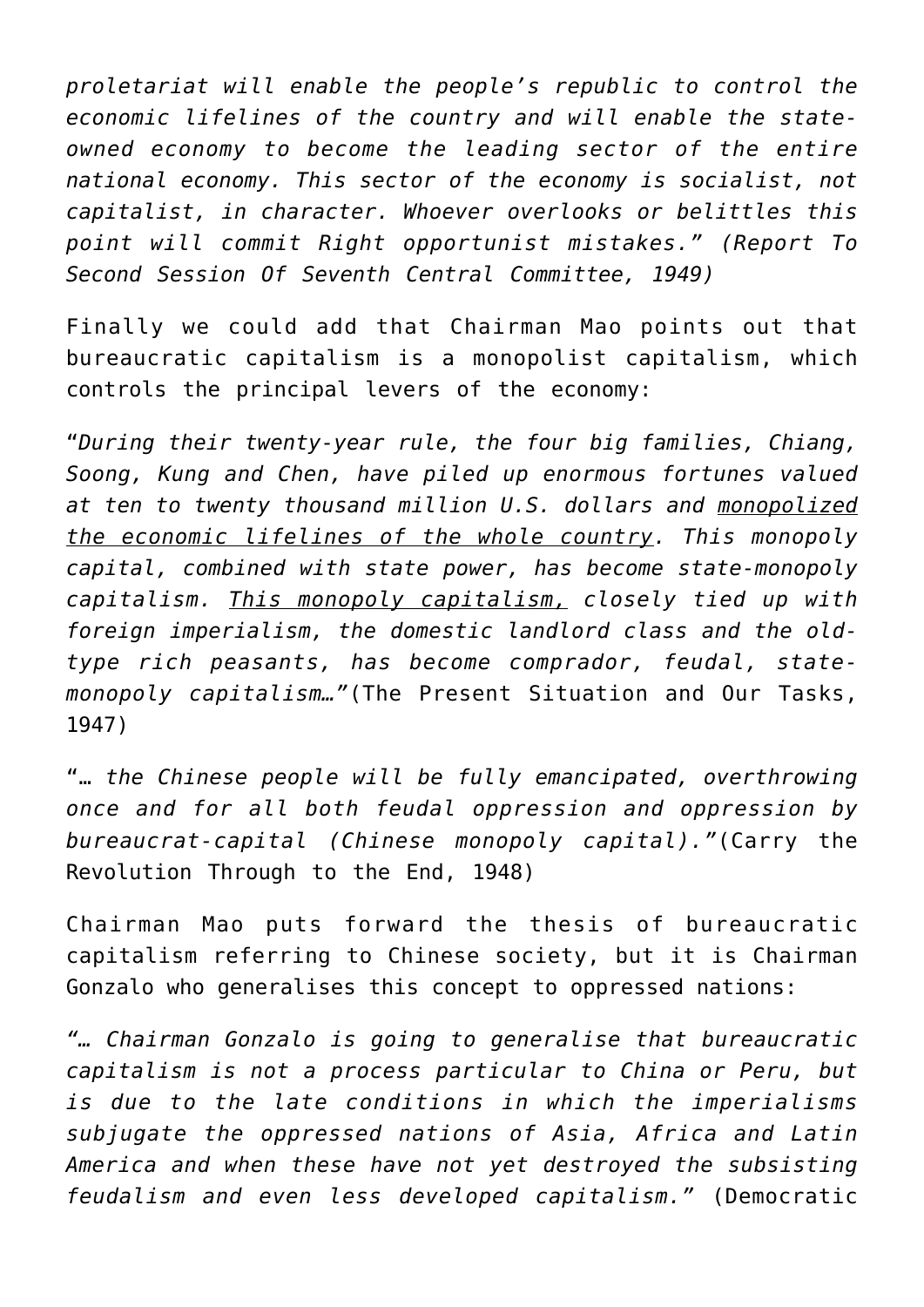Revolution, 1988).

However, in documents by Mariátegui, the Communist International and Chairman Mao, we already find statements on the impossibility of the oppressed nations developing a classical capitalism in the epoch of imperialism;

*"Imperialism is not aware of any of these semi-colonial peoples, which it exploits as a market for its capital and goods and as a deposit of raw materials, a programme of nationalisation and industrialism"* (JCM).

And the CI at its 6th Conference as well as Stalin put forward (quoted by Chairman Mao):

"*Imperialism "first allies itself with the ruling strata of the previous social structure, with the feudal lords and the trading and money-lending bourgeoisie, against the majority of the people. Everywhere imperialism attempts to preserve and to perpetuate all those pre-capitalist forms of exploitation (especially in the villages) which serve as the basis for the existence of its reactionary allies" […]"Imperialism, with all its financial and military might, is the force in China that supports, inspires, fosters and preserves the feudal survivals, together with their entire bureaucratic-militarist*

*superstructure..". [2](#page--1-0)*

Chairman Mao also tells us:

*"But its attempt to establish a state under the rule of the national bourgeoisie is quite impracticable, because the present world situation is such that the two major forces, revolution and counter-revolution, are locked in final struggle. Each has hoisted a huge banner: one is the red banner of revolution held aloft by the Third International as the rallying point for all the oppressed classes of the world, the other is the white banner of counter-revolution held aloft by the League of Nations as the rallying point for all the*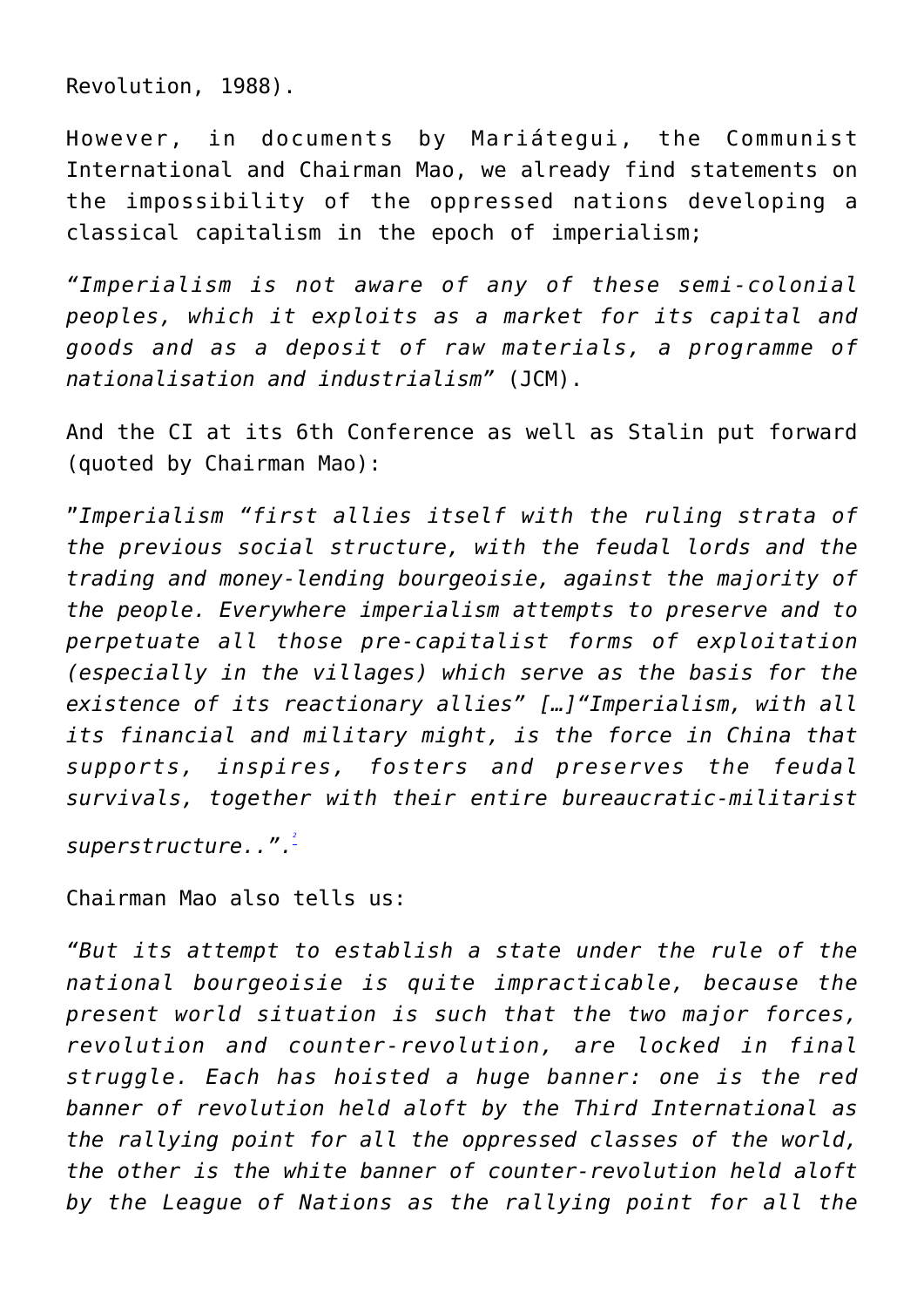*counter-revolutionaries of the world. The intermediate classes are bound to disintegrate quickly, some sections turning left to join the revolution, others turning right to join the counter-revolution; there is no room for them to remain "independent". Therefore the idea cherished by China's middle bourgeoisie of an "independent revolution in which it would play the primary role is a mere illusion."* (Class Analysis of Chinese Society, 1926)

And more explicitly in another document he states:

"*There are bourgeois republics in foreign lands, but China cannot have a bourgeois republic because she is a country suffering under imperialist oppression. The only way is through a people's republic led by the working class."* (On the People's Democratic Dictatorship, 1949)

And although he is referring to China, it is clear that the argument applies to all countries oppressed by imperialism. In the following quotes he makes it even clearer that it is about all oppressed nations:

*"True enough, this is the period of the final struggle of dying imperialism — imperialism is "moribund capitalism". [7]But just because it is dying, it is all the more dependent on colonies and semi-colonies for survival and will certainly not allow any colony or semi-colony to establish anything like a capitalist society under the dictatorship of its own bourgeoisie."* (On New Democracy, 1939).

Thus, we see that although Chairman Mao does not go so far as to generalise Bureaucratic Capitalism to all oppressed nations, he does clearly state that it is not possible in the present epoch of imperialism and world proletarian revolution for a capitalist society to be established in a colony or semi-colony, both because imperialism does not allow it and because the national bourgeoisie of these countries cannot carry it out because of its weakness and it is now the mission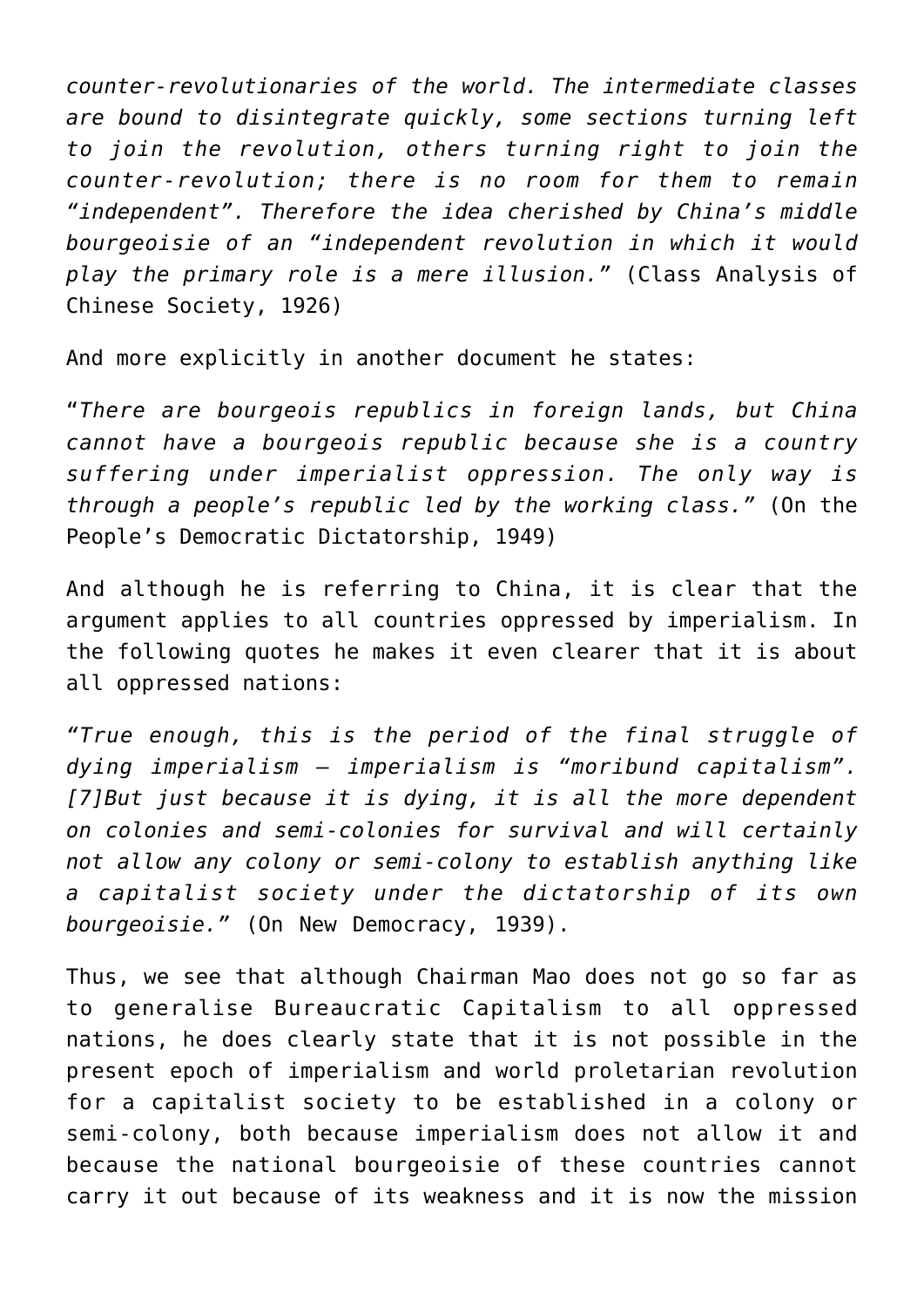of the proletariat.

In addition, as we know, Chairman Mao argued that in China, precisely because of its semi-feudal and semi-colonial character, a New Democratic, anti-imperialist and anti-feudal revolution must be carried out, which would give the land to the peasantry and liberate the nation from the foreign yoke. And later, when he introduced the concept of bureaucratic capitalism to explain the type of capitalism developing in China on that semi-feudal and semi-colonial basis, he persisted that it was the New Democratic Revolution that was the type of revolution that had to take place in China before the socialist revolution; Most importantly for the present discussion, Chairman Mao generalised the New Democratic Revolution to the Third World countries (and developed the Marxist theory of the state), as can be seen in this section of his *On New Democracy (*emphasis added):

*"This new-democratic republic will be different from the old European-American form of capitalist republic under bourgeois dictatorship, which is the old democratic form and already out of date.*

*On the other hand, it will also be different from the socialist republic of the Soviet type under the dictatorship of the proletariat which is already flourishing in the U.S.S.R., and which, moreover, will be established in all the capitalist countries and will undoubtedly become the dominant form of state and governmental structure in all the industrially advanced countries. However, for a certain historical period, this form is not suitable for the revolutions in the colonial and semi-colonial countries. During this period, therefore, a third form of state must be adopted in the revolutions of all colonial and semi-colonial countries, namely, the new-democratic republic. This form suits a certain historical period and is therefore transitional; nevertheless, it is a form which is necessary and cannot be dispensed with.*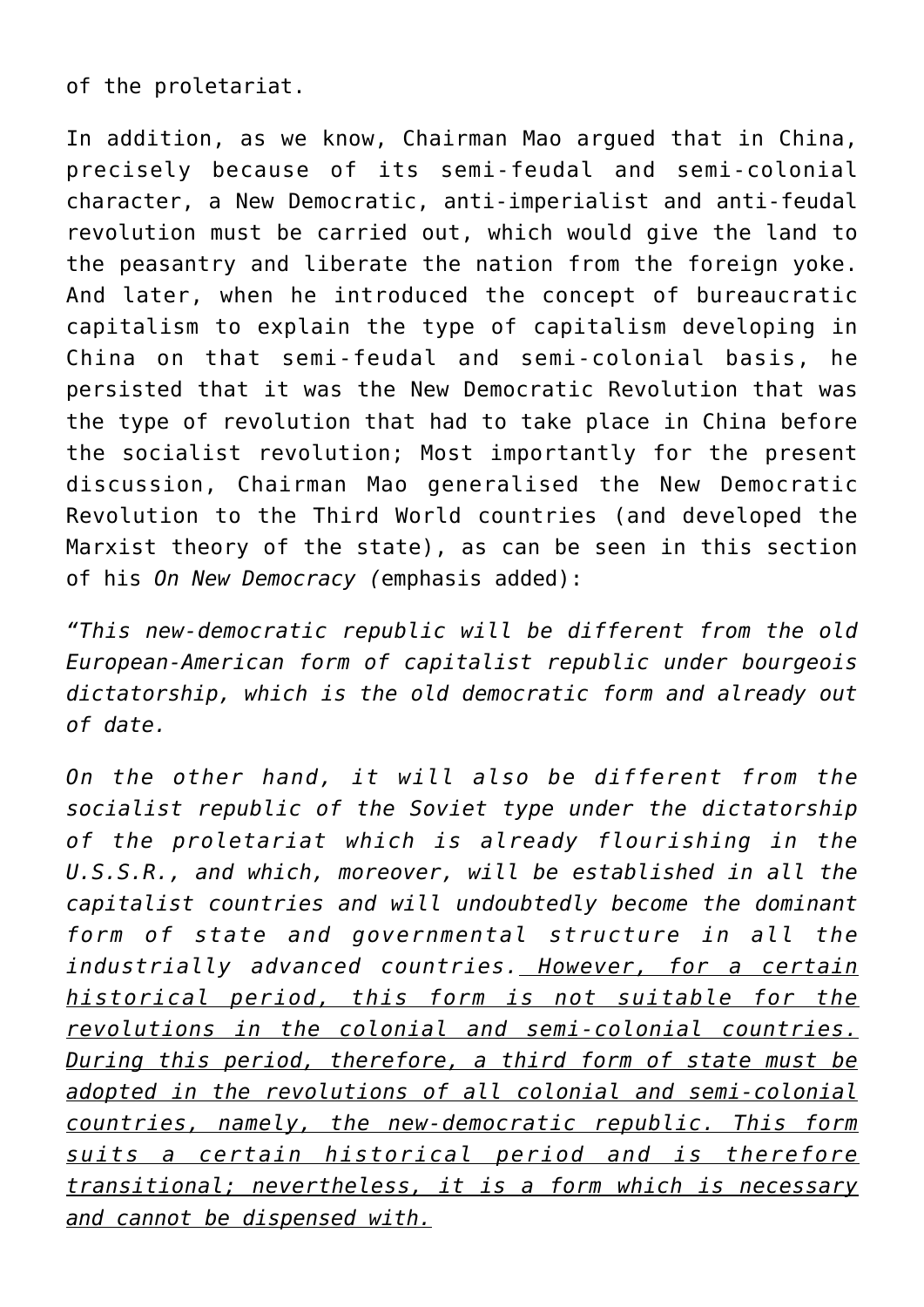*Thus the numerous types of state system in the world can be reduced to three basic kinds according to the class character of their political power: ( ) republics under bourgeois dictatorship; ( 2 ) republics under the dictatorship of the proletariat; and ( 3 ) republics under the joint dictatorship of several revolutionary classes. The first kind comprises the old democratic states.*

*Today, after the outbreak of the second imperialist war, there is hardly a trace of democracy in many of the capitalist countries, which have come or are coming under the bloody militarist dictatorship of the bourgeoisie. Certain countries under the joint dictatorship of the landlords and the bourgeoisie can be grouped with this kind.*

*The second kind exists in the Soviet Union, and the conditions for its birth are ripening in capitalist countries. In the future, it will be the dominant form throughout the world for a certain period.*

*The third kind is the transitional form of state to be adopted in the revolutions of the colonial and semi-colonial countries. Each of these revolutions will necessarily have specific characteristics of its own, but these will be minor variations on a general theme. So long as they are revolutions in colonial or semi-colonial countries, their state and governmental structure will of necessity be basically the same, i.e., a new-democratic state under the joint dictatorship of several anti-imperialist classes. In presentday China, the anti-Japanese united front represents the newdemocratic form of state. It is anti-Japanese and antiimperialist; it is also a united front, an alliance of several revolutionary classes. But unfortunately, despite the fact that the war has been going on for so long, the work of introducing democracy has hardly started in most of the country outside the democratic anti-Japanese base areas under the leadership of the Communist Party, and the Japanese imperialists have exploited this fundamental weakness to*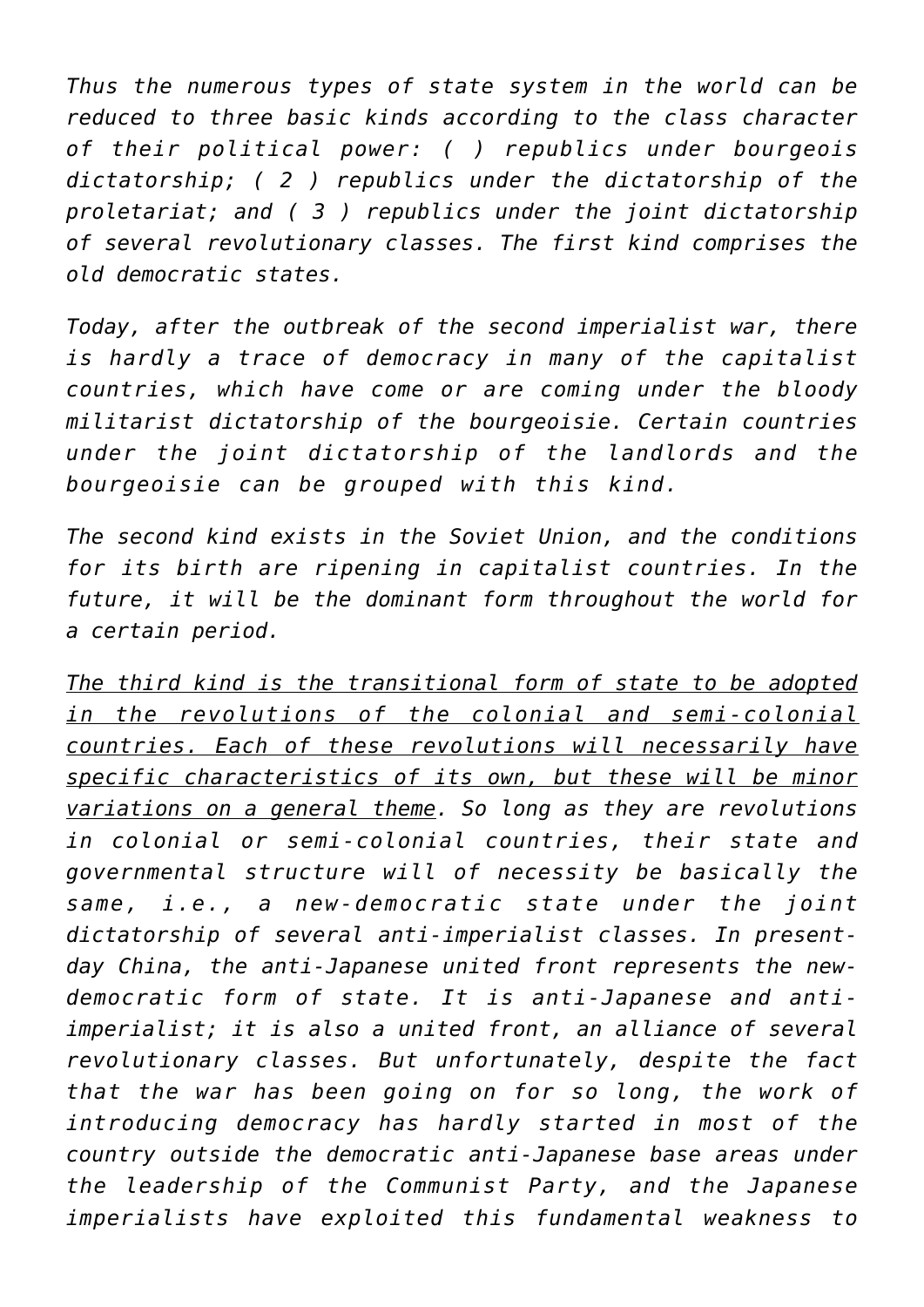*stride into our country. If nothing is done about it, our national future will be gravely imperilled."*

The above text leaves no doubt that Chairman Mao generalised the New Democratic Revolution as the type of revolution to be carried out in the colonies and semi-colonies of imperialism as a prelude to socialist revolution. That is why we consider the UOC's statement that it is wrong:

*"Those who pretend to ascribe as a matter of line, and precisely to Mao, the idea that under any circumstances, and regardless of the concrete analysis of reality, in all oppressed countries the revolution is of New Democracy, are completely wrong"* (Debate on bureaucratic capitalism, the position of the UOC mlm of Colombia).

Each country can and must indispensably be analysed on the basis of "concrete analysis of reality", but as we saw in the above quotation, what cannot be doubted is that for Chairman Mao in all countries oppressed by imperialism (colonies and semi-colonies) the revolution is a New Democratic revolution.

Chairman Mao has also pointed out that in the countries oppressed by imperialism there exists two types of bourgeoisie: the big bourgeoisie and the national bourgeoisie, the latter with a dual character towards revolution; we will present here two extracts in which Chairman Mao sustains this idea and although the first is long we prefer to introduce it because it clearly explains why these two types of bourgeoisie exist, albeit referring to China, but as the reader will see, the arguments apply to all colonial and semi-colonial societies.

*"Being a bourgeoisie in a colonial and semi-colonial country and oppressed by imperialism, the Chinese national bourgeoisie retains a certain revolutionary quality at certain periods and to a certain degree — even in the era of imperialism — in its opposition to the foreign imperialists and the domestic*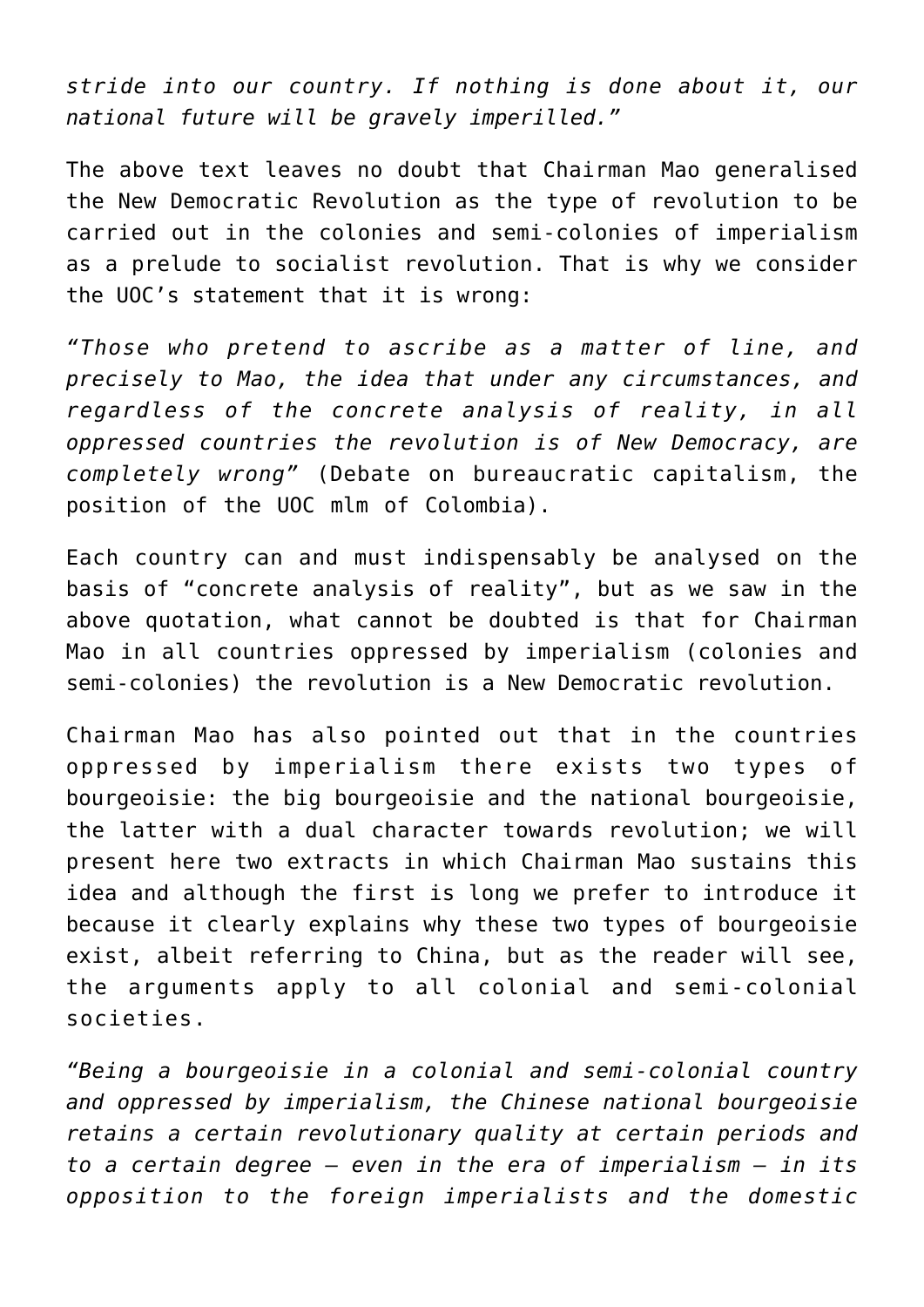*governments of bureaucrats and warlords (instances of opposition to the latter can be found in the periods of the Revolution of 1911 and the Northern Expedition), and it may ally itself with the proletariat and the petty bourgeoisie against such enemies as it is ready to oppose. In this respect the Chinese bourgeoisie differs from the bourgeoisie of old tsarist Russia. Since tsarist Russia was a military-feudal imperialism which carried on aggression against other countries, the Russian bourgeoisie was entirely lacking in revolutionary quality. There, the task of the proletariat was to oppose the bourgeoisie, not to unite with it. But China's national bourgeoisie has a revolutionary quality at certain periods and to a certain degree, because China is a colonial and semi-colonial country which is a victim of aggression. Here, the task of the proletariat is to form a united front with the national bourgeoisie against imperialism and the bureaucrat and warlord governments without overlooking its revolutionary quality.*

*At the same time, however, being a bourgeois class in a colonial and semi-colonial country and so being extremely flabby economically and politically, the Chinese national bourgeoisie also has another quality, namely, a proneness to conciliation with the enemies of the revolution. Even when it takes part in the revolution, it is unwilling to break with imperialism completely and, moreover, it is closely associated with the exploitation of the rural areas through land rent; thus it is neither willing nor able to overthrow imperialism, and much less the feudal forces, in a thorough way. So neither of the two basic problems or tasks of China's bourgeoisdemocratic revolution can be solved or accomplished by the national bourgeoisie. As for China's big bourgeoisie, which is represented by the Kuomintang, all through the long period from 1927 to 1937 it nestled in the arms of the imperialists and formed an alliance with the feudal forces against the revolutionary people. In 1927 and for some time afterwards, the Chinese national bourgeoisie also followed the counter-*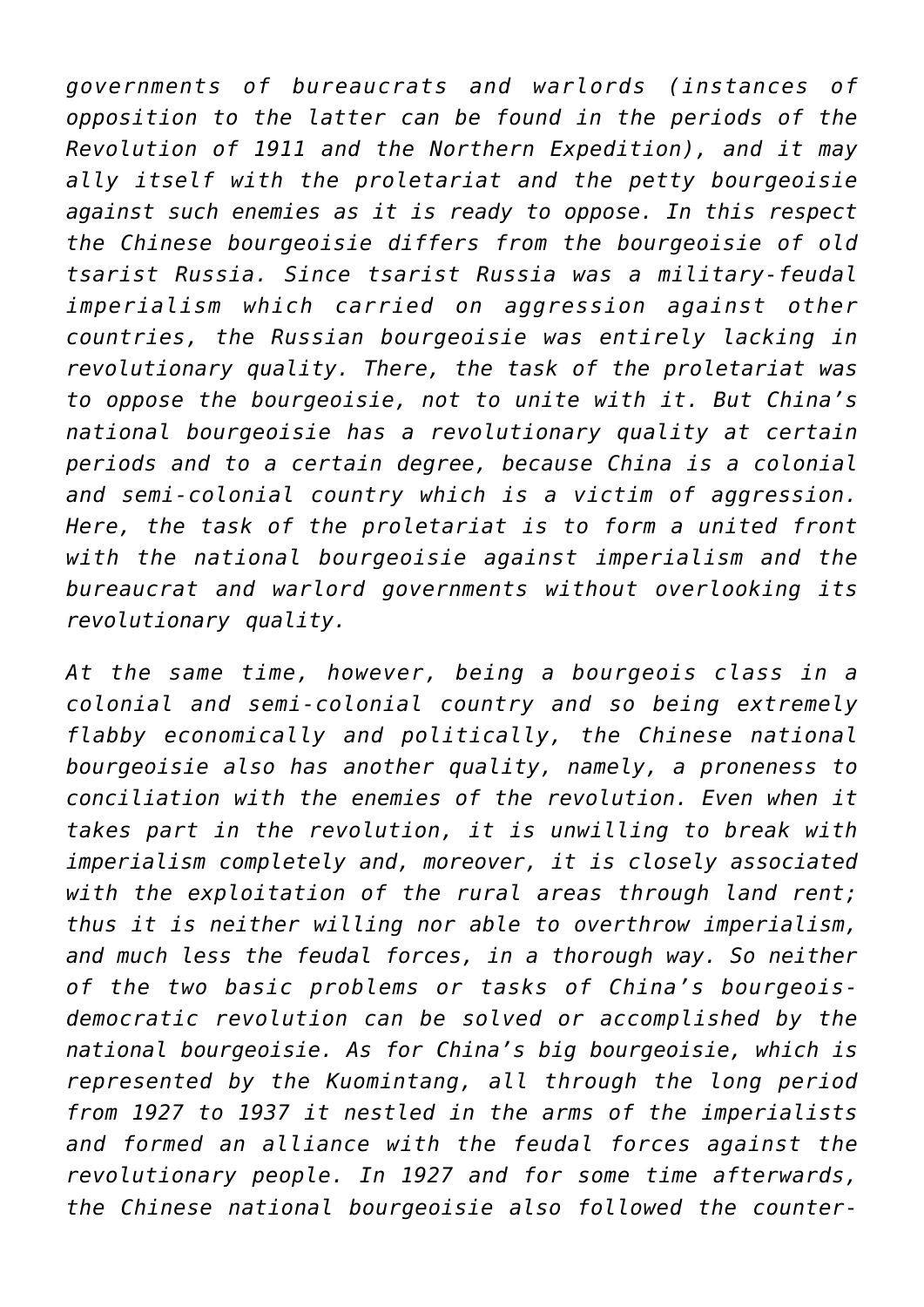*revolution. During the present anti-Japanese war, the section of the big bourgeoisie represented by Wang Ching-wei has capitulated to the enemy, which constitutes a fresh betrayal on the part of the big bourgeoisie. In this respect, then, the bourgeoisie in China differs from the earlier bourgeoisie of the European and American countries, and especially of France. When the bourgeoisie in those countries, and especially in France, was still in its revolutionary era, the bourgeois revolution was comparatively thorough, whereas the bourgeoisie in China lacks even this degree of thoroughness.*

*Possible participation in the revolution on the one hand and proneness to conciliation with the enemies of the revolution on the other – such is the dual character of the Chinese bourgeoisie, it faces both ways. Even the bourgeoisie in European and American history had shared this dual character. When confronted by a formidable enemy, they united with the workers and peasants against him, but when the workers and peasants awakened, they turned round to unite with the enemy against the workers and peasants. This is a general rule applicable to the bourgeoisie everywhere in the world, but the trait is more pronounced in the Chinese bourgeoisie.* (On New Democracy, 1939)

And this other quote:

*"In countries under imperialist oppression there are two kinds of bourgeoisie — the national bourgeoisie and the compradorbourgeoisie. Do these two kinds of bourgeoisie exist in your countries? Probably yes."* (Some Experiences In Our Party's History, 1956)

In this way, what is put forward by the UOC is also not in line with what has been put forward by Chairman Mao:

*"The idea of elevating the concept of "bureaucratic capitalism" to the category of Marxist political economy has led many communists to the grave error of disregarding the*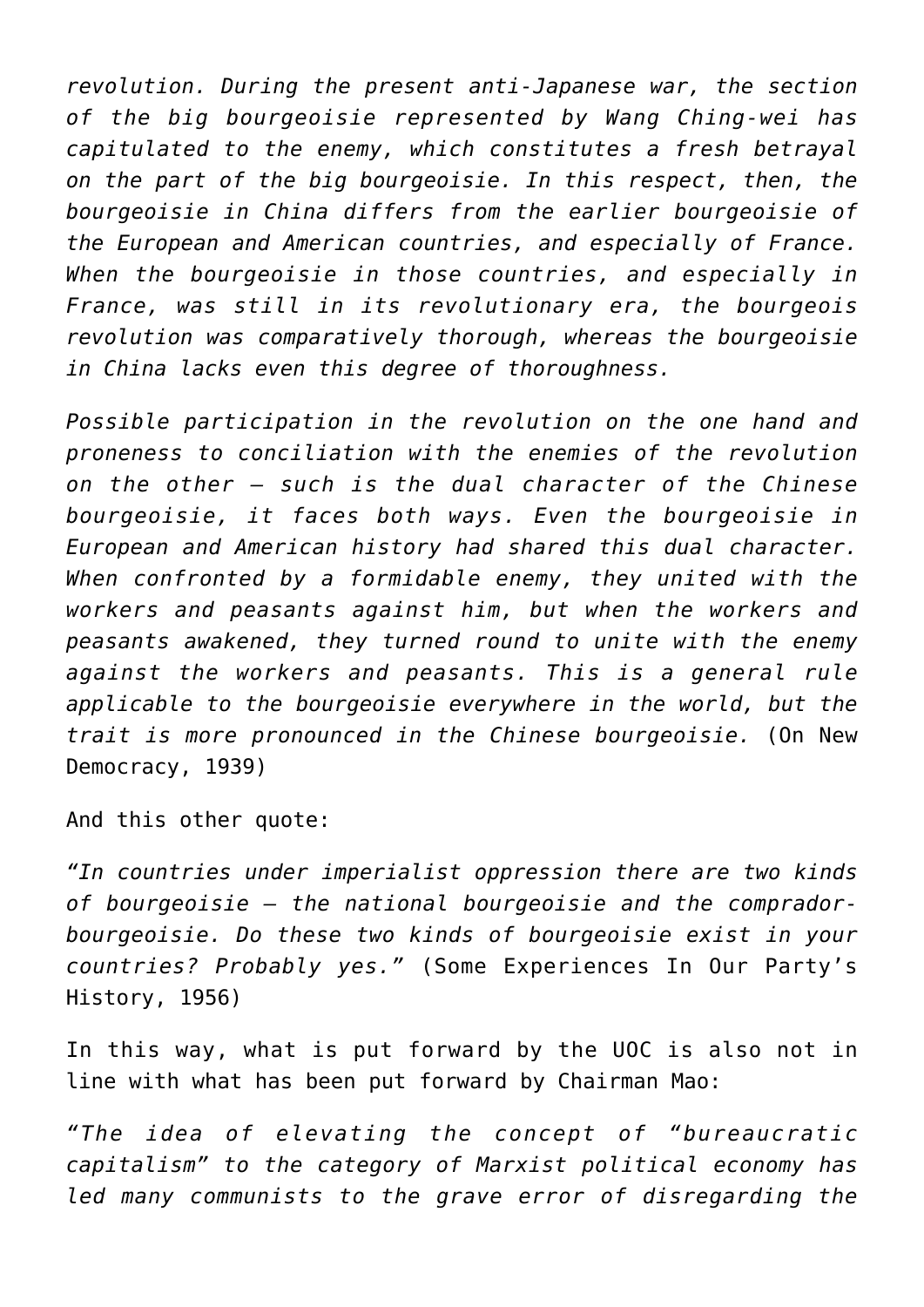*need for analysis of reality, and politically to spare capitalism in many countries and to unite with bourgeois sectors on the basis of having to find a 'national' bourgeoisie the hard way"* (UOC).

To be rigorous with what Chairman Mao said, we wouldn't need to look for a national bourgeoisie "the hard way", but on the contrary we will always find in the countries dominated by imperialism *"two types of bourgeoisie: the national bourgeoisie and the comprador bourgeoisie".* And this has important political implications for the revolutionary united front as Chairman Mao also puts it:

*"It is through this kind of complex relationship with the Chinese bourgeoisie that the Chinese revolution and the Communist Party of China have progressed in their development. This is a special historical feature, a feature peculiar to the revolution in colonial and semi-colonial countries and not to be found in the revolutionary history of any capitalist country."* (Introducing *The Communist*, 1939).

On the other hand, it is not a question, as the UOC puts it, of "sparing" capitalism or not, but of historical materialism, that, as Chairman Mao said, "it is a Marxist law that socialism can only be reached through democracy" and that it is "pure chimera" to move to socialism from a semi-colonial and semi-feudal basis, without passing through a New Democratic State. Let us see how Chairman Mao puts it:

*"If any Communist or Communist sympathizer talks about socialism and communism but fails to fight for this objective, if he belittles this bourgeois-democratic revolution, relaxes or slows down ever so slightly and shows the least disloyalty and coolness or is reluctant to shed his blood or give his life for it, then wittingly or unwittingly, such a person is betraying socialism and communism to a greater or lesser extent and is certainly not a politically conscious and staunch fighter for communism. It is a law of Marxism that*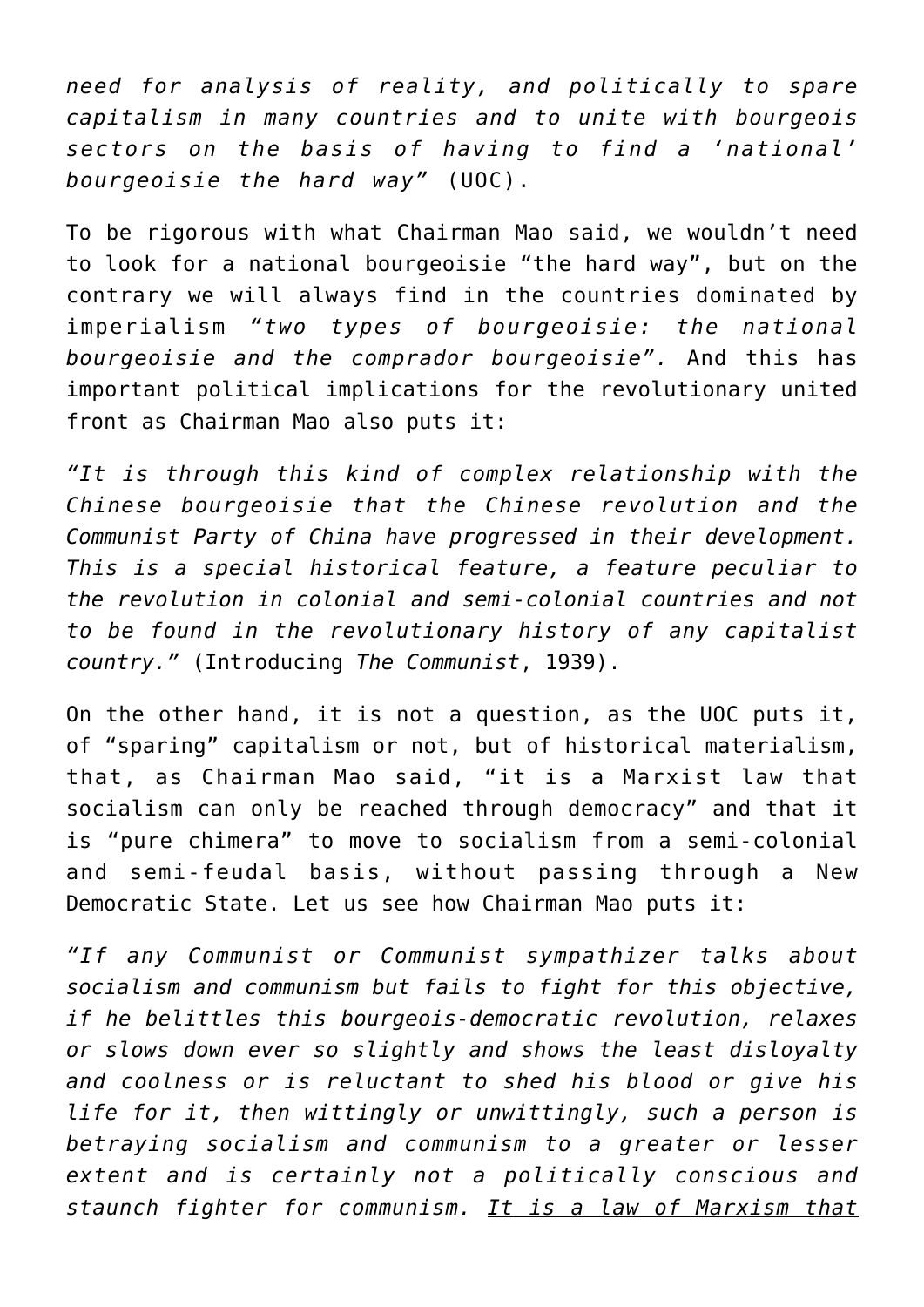*socialism can be attained only via the stage of democracy. And in China the fight for democracy is a protracted one. It would be a sheer illusion to try to build a socialist society on the ruins of the colonial, semi-colonial and semi-feudal order without a united new-democratic state, without the development of the state sector of the new-democratic economy, of the private capitalist and the co-operative sectors, and of a national, scientific and mass culture, i.e., a new-democratic culture, and without the liberation and the development of the individuality of hundreds of millions of people — in short, without a thoroughgoing bourgeois-democratic revolution of a new type led by the Communist Party.*

*Some people fail to understand why, so far from fearing capitalism, Communists should advocate its development in certain given conditions. Our answer is simple. The substitution of a certain degree of capitalist development for the oppression of foreign imperialism and domestic feudalism is not only an advance but an unavoidable process."* (On Coalition Government, 1945).

Finally it must be said that already the Chinese communists, in the midst of the two-line struggle in the ICM, had pointed out that the big bourgeoisie had two ways of enriching itself, through state and non-state monopoly, as can be seen in the following quotation:

*"The facts given above make it clear that state monopoly and private monopoly are in fact two mutually supporting forms used by the monopoly capitalists for the extraction of huge profits. The development of state-monopoly capital aggravates the inherent contradictions of the imperialist system and can never, as Togliatti and the other comrades assert, "limit and break up the power of the leading big monopoly groups" or change the contradictions inherent in imperialism."*(More on the differences between Comrade Togliatti and ourselves, 1963. By the editorial staff of Hongqi magazine (Red Flag of the CPCh).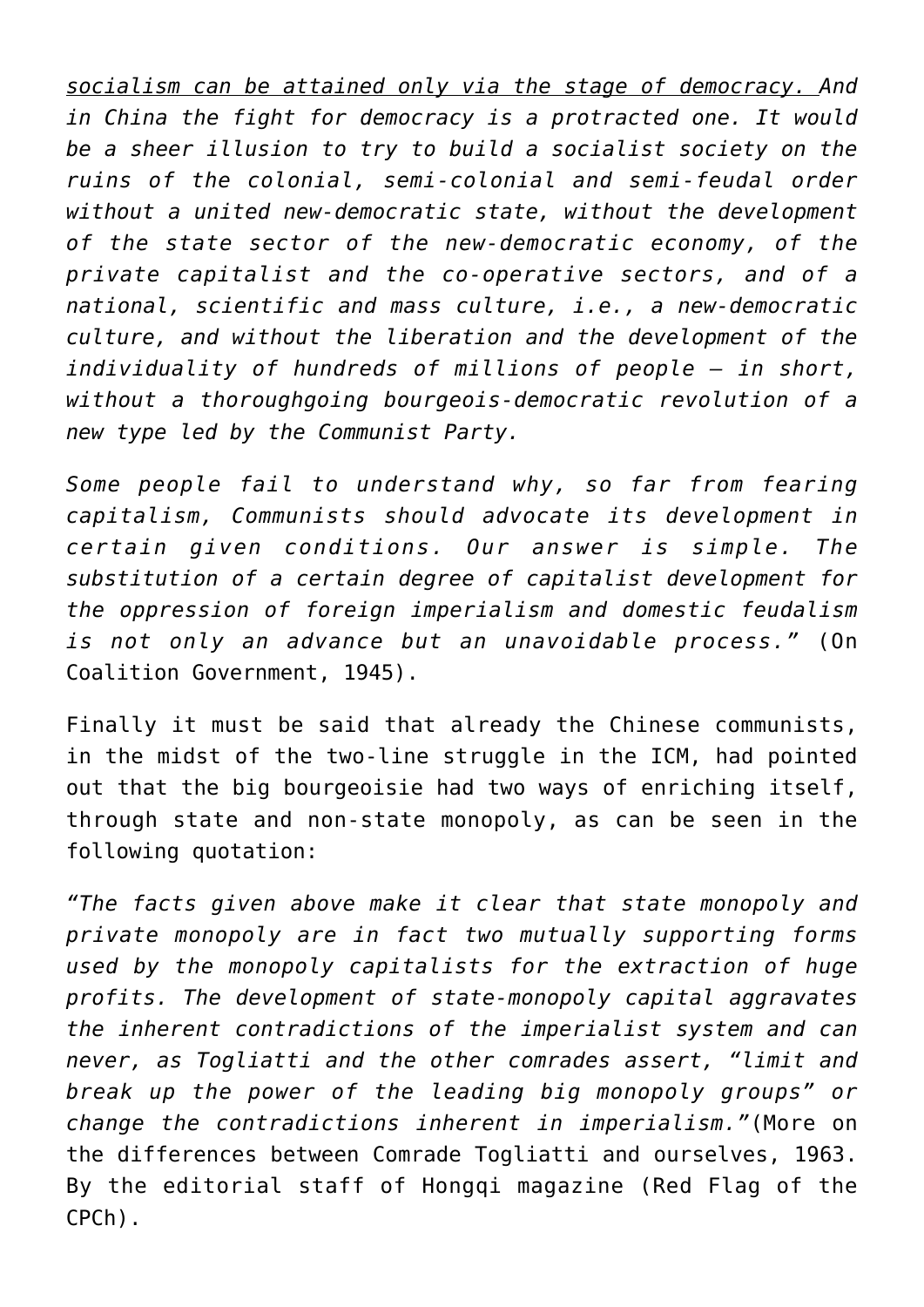So, to sum up, we have what Chairman Mao has stated: 1) that in China there existed a type of capitalism called bureaucratic capitalism which he characterised, 2) that in the present epoch it is not possible for the oppressed nations and their bourgeoisies to create a capitalist nation, a dictatorship of the national bourgeoisie, 3) that the oppressed nations must pass through a first stage of democratic revolution of a new type before the second stage of socialist revolution, 4) that in all nations oppressed by imperialism there are two types of bourgeoisie, the big bourgeoisie and the national bourgeoisie, the latter having a dual character in the face of revolution; and 5) that there exists two ways in which the monopoly bourgeoisie acts, through state monopoly or non-state monopoly.

And it is by sticking to Marxism, on the basis of these theses put forward by Chairman Mao, of convergent ideas put forward by Jose Carlos Mariátegui and with the study of both Peruvian society (in the midst of its transformation) and of the epoch of imperialism and the proletarian world revolution, that Chairman Gonzalo puts forward that bureaucratic capitalism is not only a Chinese phenomenon but that it is the late capitalism imposed by imperialism on the backward nations and that the two forms of monopoly capital: state and non-state, make up two factions of the big bourgeoisie: bureaucratic and comprador.

From the theoretical point of view it is logical that although Chairman Mao did not generalise bureaucratic capitalism for the Third World, the other generalisations he made such as the impossibility (in the epoch of imperialism and the World Proletarian Revolution) for the national bourgeoisie to take power in an oppressed nation and establish a bourgeois dictatorship, that every oppressed nation has two types of bourgeoisie and that all must go through a new democratic revolution, constitute the basis for Chairman Gonzalo to generalise that bureaucratic capitalism is the capitalism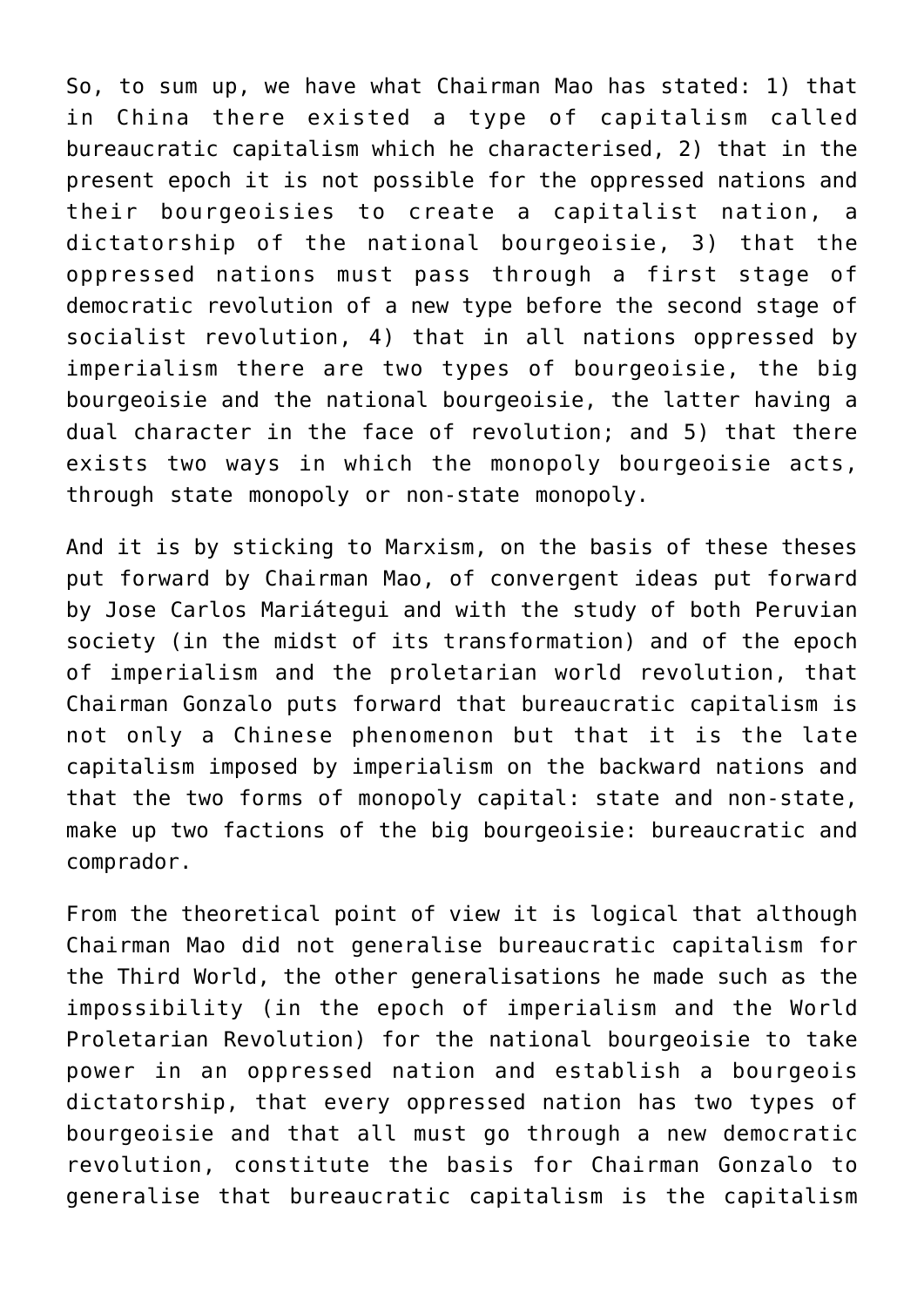imposed by imperialism on the oppressed nations. This logic, of course, must be confirmed in the facts in other societies in order to derive such a generalisation, and this is what Chairman Gonzalo has done in Peruvian society and has been confirmed for example by the comrades of India and those of Brazil in their own country. Although not all countries have been studied, as Chairman Mao said, it is not necessary to "dissect all the sparrows" to find the law. But equally, also following the teachings of Chairman Mao, we believe that all communists must confirm this thesis for themselves in the concrete study of their own countries and specify everything relating to their own revolution, a task still pending for the revolutionaries in Colombia.

Against this thesis of the existence of bureaucratic capitalism in the oppressed nations, the main arguments put forward are the increasing presence of capitalist relations in the countryside of the oppressed nations and the destruction of feudal relations of exploitation. We consider that Chairman Gonzalo has analysed these phenomena in the history of Peruvian society by showing that feudalism has been destroyed and bureaucratic capitalism has increasingly penetrated into the countryside, but at the same time, the land problem remains intact (and has even worsened), and on the basis of this, relations of serfdom and gamonalism persist in the countryside as well as in the city, evolving into semifeudalism, precisely because this is a capitalism of big bourgeois and landlords at the service of imperialism, a bureaucratic capitalism.

Thus, starting with Chairman Mao and developed by Chairman Gonzalo, we come to see that it is not a contradiction to speak of semi-feudalism and capitalist relations, but that precisely in the oppressed nations bureaucratic capitalism is the type of capitalism tied to backward forms of property, exploitation and oppression (semi-feudalism) and at the service of big monopoly capital of the big bourgeoisie and